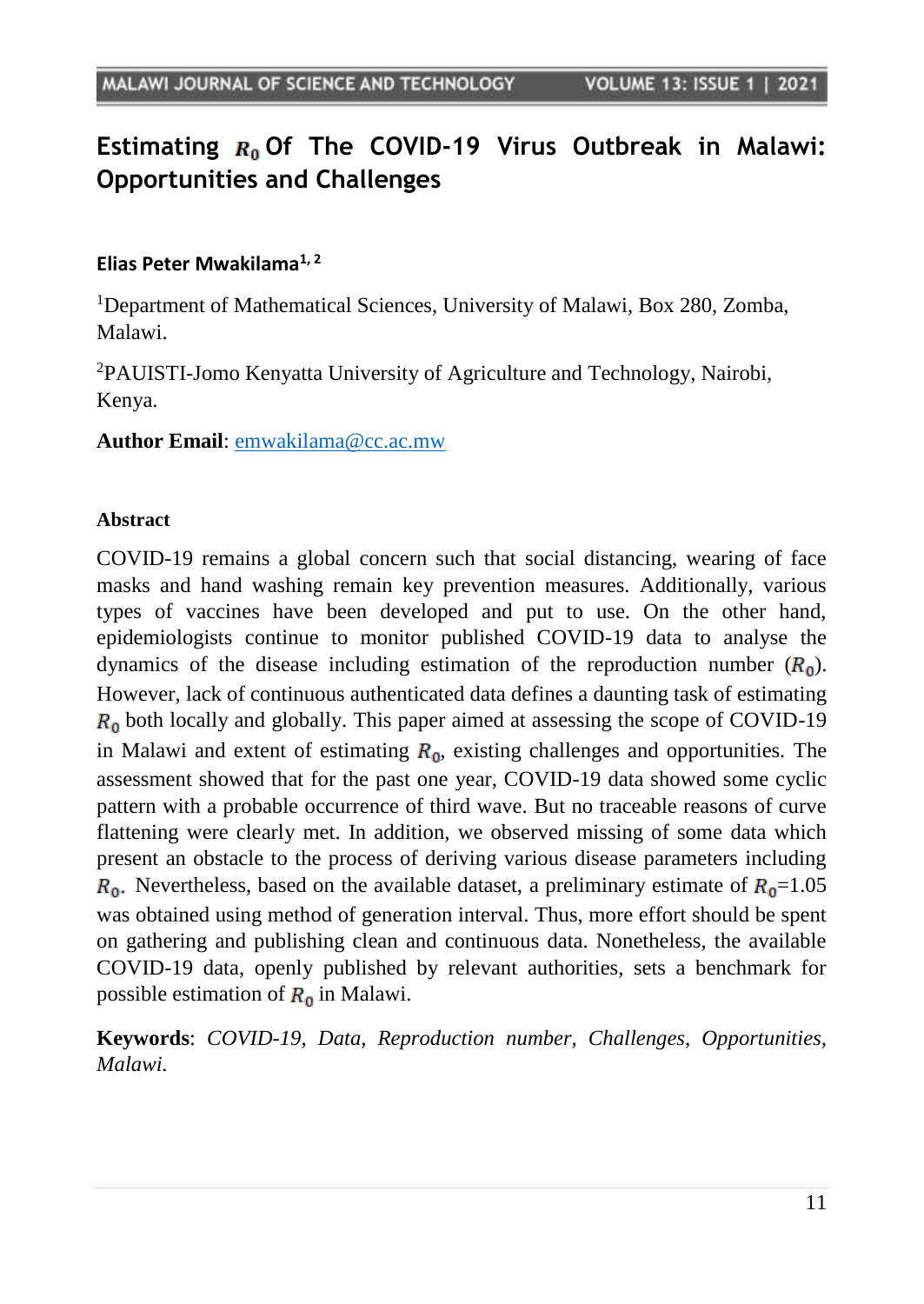# **1. BACKGROUND**

Originating in Wuhan, China in December 2019 (Huang et al., 2020; WHO, 2020a; Zavascki et al., 2020), the Corona Virus Disease 2019 (COVID-19) is an infectious disease caused by a newly discovered novel strain of coronavirus, Severe Acute Respiratory Syndrome Coronavirus 2 (SARS-CoV-2) and is a fundamentally global crisis (Xu & Kraemer, 2020). The pandemic has presented a unique challenge, threatening the lives and livelihoods of millions of people around the world, in particular the elderly and women (Liu et al., 2020a; Yan et al., 2020). Being a novel virus, the coronavirus has raised innumerable questions and speculations about its nature, function, and effects on human beings (Wang et al., 2020; Komesaroff & Kerridge, 2020). This situation has ignited more scientific research on the virus including that of developing COVID-19 vaccines (WHO, 2021).



*Figure 1: New and cumulative confirmed COVID-19 cases in Malawi for April to July 2020, Source: PHIM COVID-19 situation report.*

The COVID-19 situation in Malawi has been unique because the first records of cases (Montsho, 2020) had coincided with an unstable political environment, following the nullified May 2019 presidential elections results which had polarised the country along regional, ethnic and political partisanship lines (Chitete, 2020). During the three months of April, May and June 2020, the political situation had further weakened the mandate of the then governing regime. Despite daily record and publication of cases (e.g. Figure 1), people/politicians went about attending and holding political mass rallies with very minimal social distancing and wearing of masks measures up until the voting day of 23 June 2020. Further, the Taskforce Committee on COVID-19 was not fully embraced by the general public, weakening further the authority of the information from the committee, even when measures of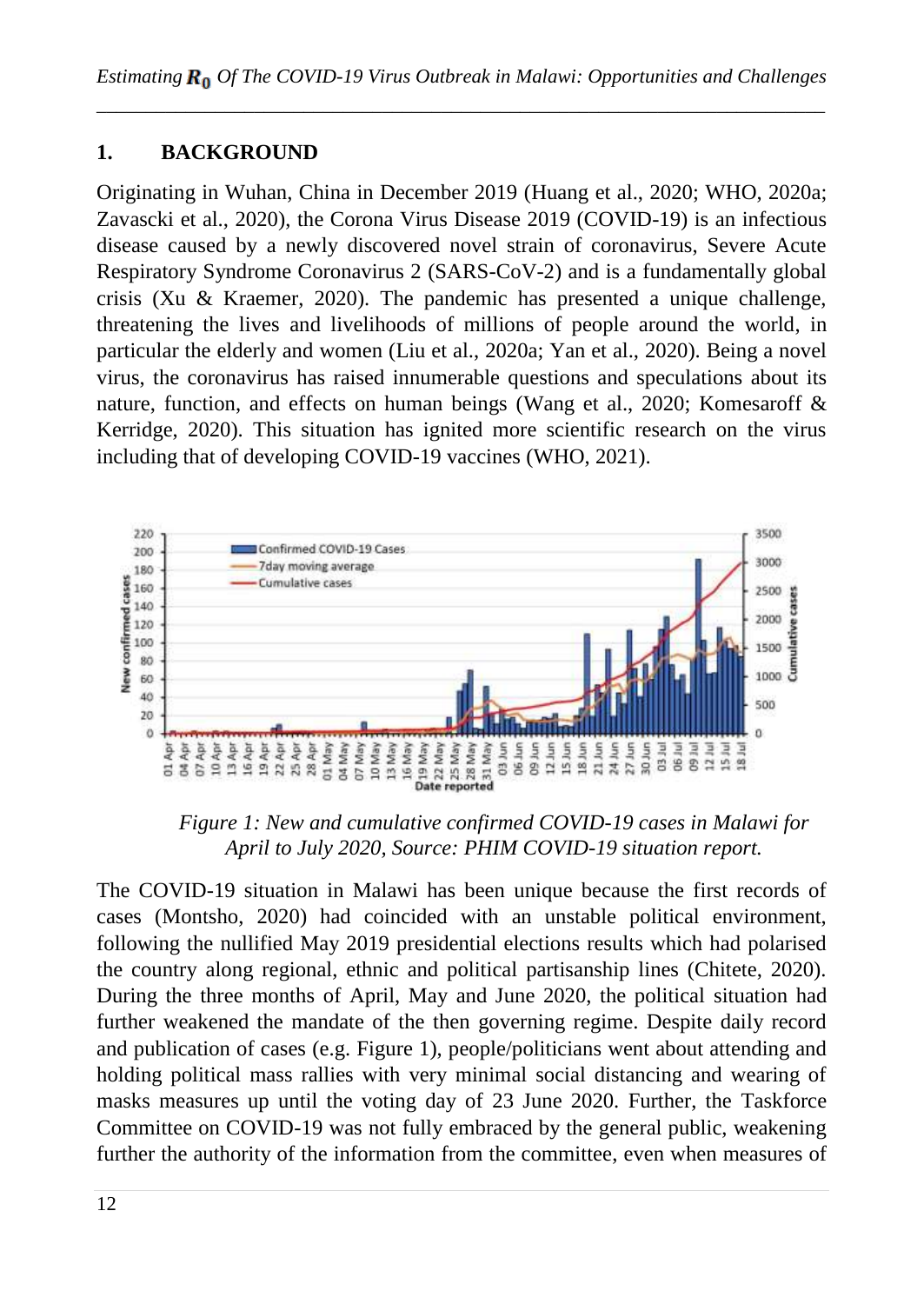controlling further spread of the disease were proposed. For example, an injunction against government's proposed 21 day-lockdown was granted by the courts to minimize the economic impacts it would have brought on the people (Gatenby, 2020).

*\_\_\_\_\_\_\_\_\_\_\_\_\_\_\_\_\_\_\_\_\_\_\_\_\_\_\_\_\_\_\_\_\_\_\_\_\_\_\_\_\_\_\_\_\_\_\_\_\_\_\_\_\_\_\_\_\_\_\_\_\_\_\_\_\_\_\_\_\_\_\_\_\_\_*

As such, willingness of the people to observe social distance, wash hands with soap, and wear face masks in public as COVID-19's first safety measures (WHO, 2020b) was eventually reduced. Due to such laxity, evidently, the potential impact was a steady rise of reported cumulative COVID-19 cases and deaths with an increase in community transmission up until July 2020 (Figure 1). However, the trend flattened between July and December 2020 (Figure 2). At this point, the disease reached an endemic equilibrium, with  $R_0$  almost equal to one (Li, 2018; Eisenberg, 2020).



*Figure 2: Data distribution of confirmed cases, April to Dec 2020.*

Also known as the basic reproductive number, Eisenberg (2020) defines  $R_0$  as "the average number of secondary infections that a single infected individual could produce in a totally susceptible population during the entire duration of infectiousness". Epidemiologically,  $R_0$  is a threshold value that often determines the *extinction* or *persistence* of the disease.  $R_0 < 1$  means that a single infectious individual is very likely infecting less than one susceptible individual in some given population and hence the disease gradually dies out (Liu et al., 2020b). This situation is called flattening the curve and it is what every COVID-19 infected country strives to achieve by means of proposing all precautionary measures such as social distancing, wearing of face masks, and avoiding touch. On the other hand,  $R_0 > 1$  means that one infectious individual is very likely to infect more than one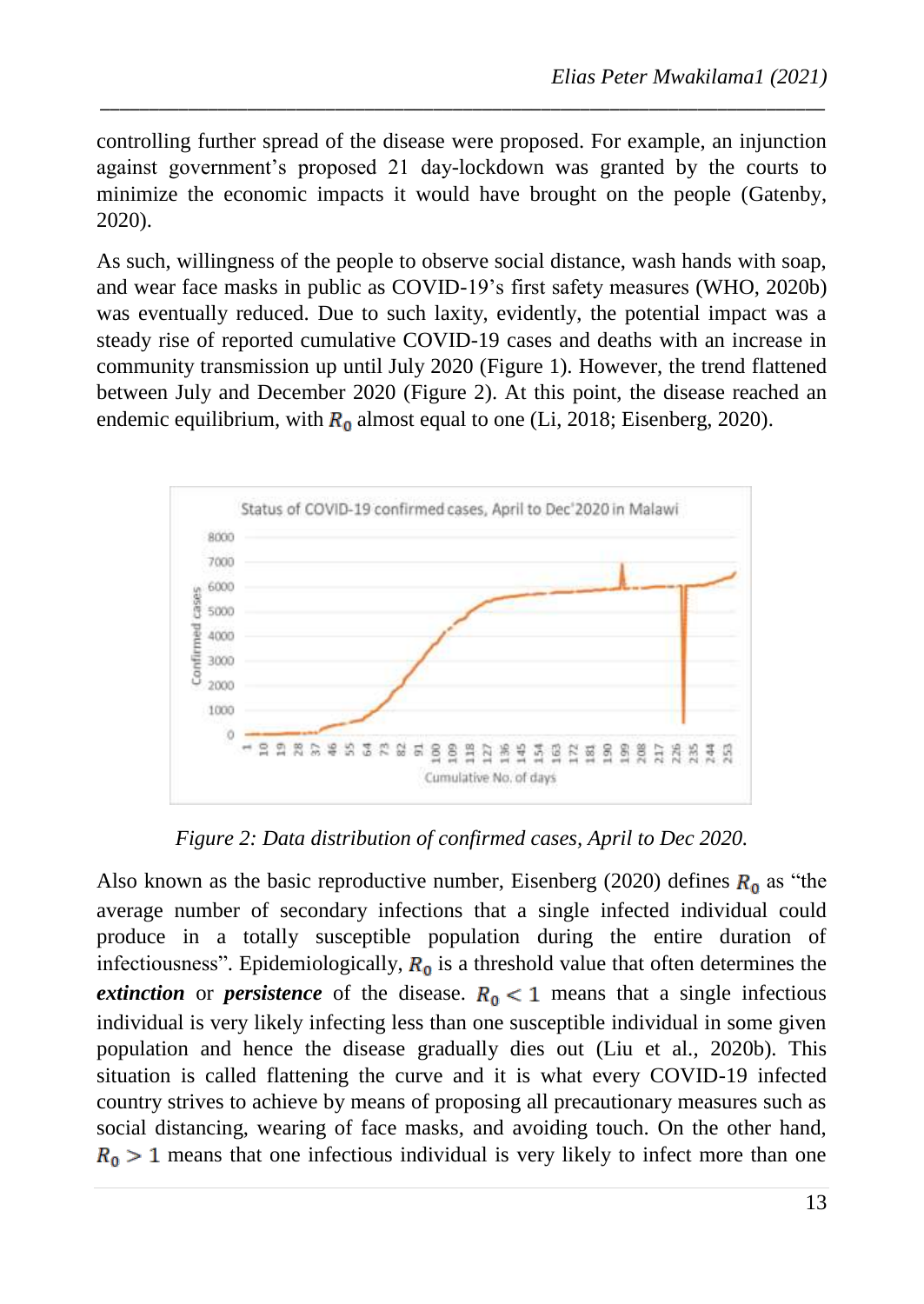susceptible individual and therefore, the disease invades more of the susceptible communities and therefore persists (Liu et al., 2020b).

Lack of continuous authenticated COVID-19 data from most countries in sub-Saharan Africa including Malawi presents a daunting task of estimating of  $R_0$  both at local and global level (Liu et al., 2020b; Olanrewaju et al., 2021). With no encountered traceable reasons of the curve flattening of COVID-19 in Malawi, this paper aims to assess the scope of COVID-19 in Malawi and identify any existing challenges and opportunities towards estimation of the disease reproduction number  $R_{0}$ .

# **2. DATA AND METHODS**

First, COVID-19 cumulative data published between April 2020 and April 2021 on the Website and Facebook page of the Malawi Ministry of Health (MoH) was collected and documented in a self-designed Excel database. This was followed by graphical analyses which were done to establish the scope of COVID-19 in Malawi for the past one year. Thereafter, different epidemiological techniques for estimating  $R_0$  of a disease were reviewed and discussed in the context of the existing data set to identify existing challenges and opportunities to estimation of COVID-19 disease parameters including  $R_0$ . All data analyses were done in Excel at 95 % confidence interval ( $\alpha$ =0.05).

## **3. RESULTS AND DISCUSSIONS**

## **3.1 COVID-19 in Malawi from April 2020 to April 2021**

For the period from April 2020 to April 2021, the results show that a cyclic pattern (Figure 3) of COVID-19 cases occurred in Malawi, with a record of first wave (April-July 2020) and second wave (January-February 2021). Overall, the trend shows a general increase in the number of confirmed cases with unclear reasons for flattening despite others citing government's early enforcement of COVID-19 measures (Masina, 2020b). To the contrary, the drop of recorded cases could also be explained by shortage of testing kits such that only those that showed COVID-19 symptoms were tested (Munharo et al., 2020). Further, the occurrence of two identified waves could be linked to two possible occasions when hundreds of people returned from South Africa in May 2020 (Huaxia, 2020; Masina, 2020a) and January 2021 (Masina, 2021), respectively.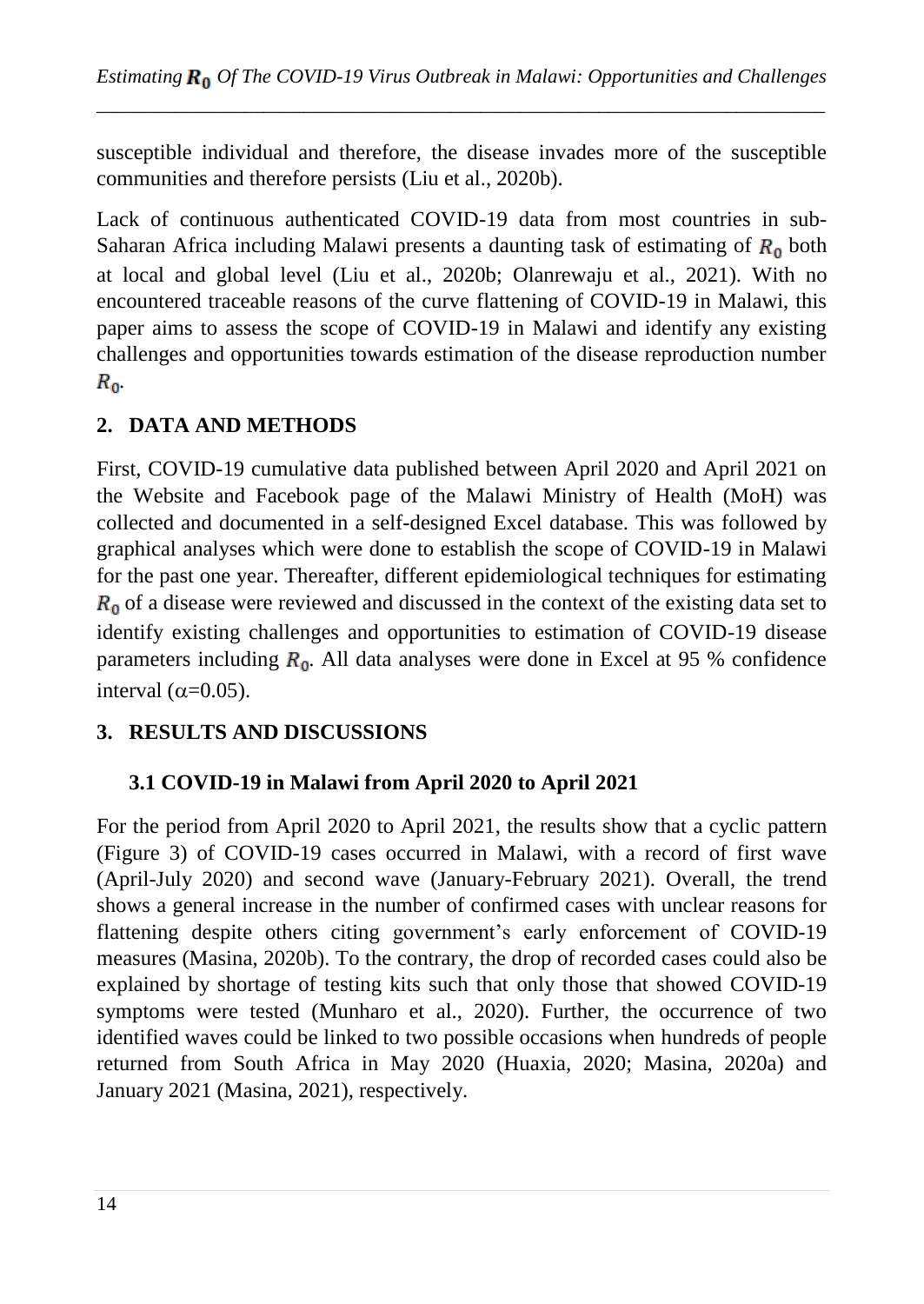

*Figure 3: A 365 days trend of COVID-19 cases in Malawi, April 2020 to April 2021*

An increase in number of confirmed COVID-19 cases (Figure 3) positively correlated ( $r = 0.56$ ) with the increase in the number of active cases (Figure 4), following a similar trend when the curve of the latter decreased. Thus, the curve flattens at the time when the number of active cases begin to drop (Garba et al., 2020).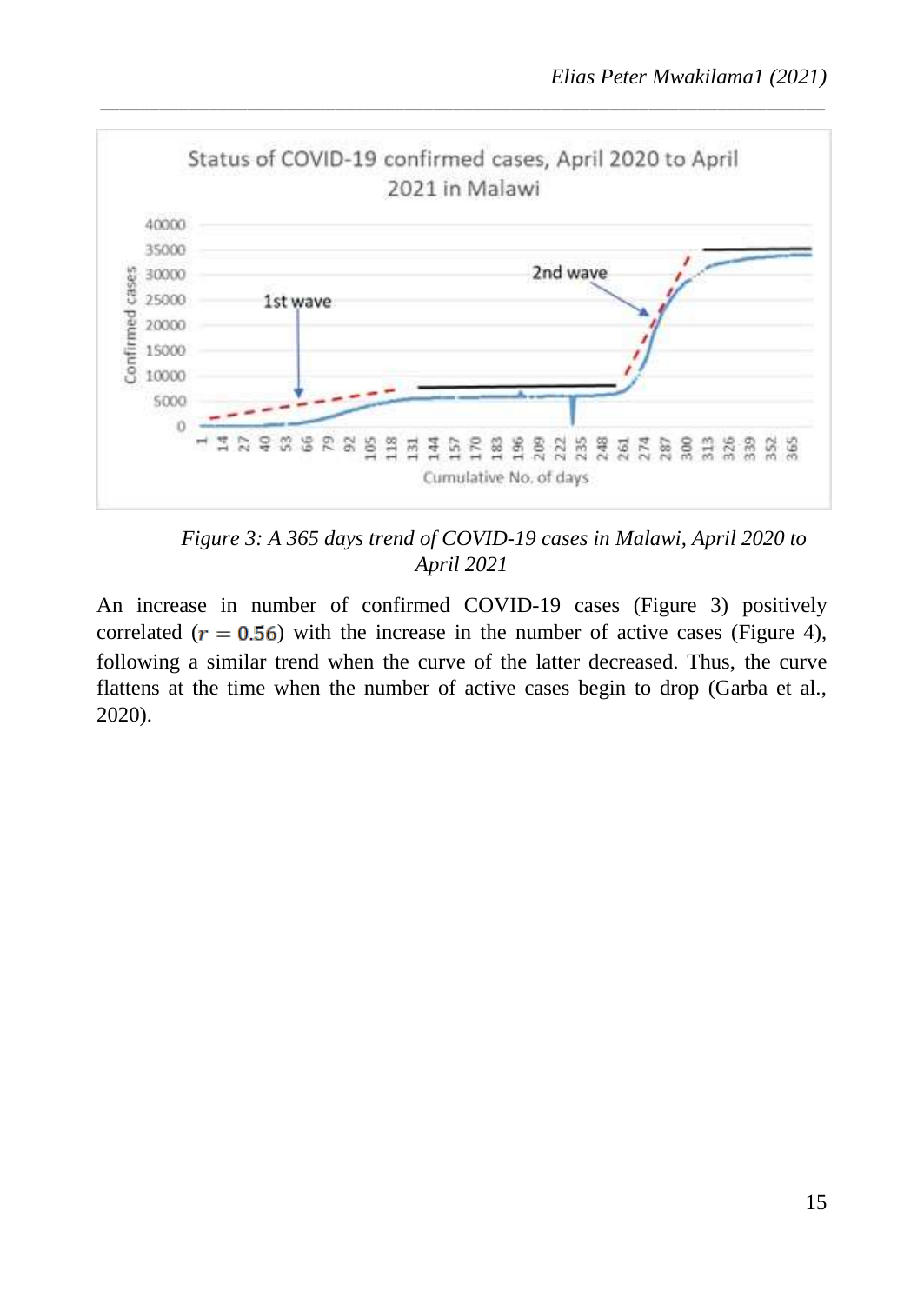



*Figure 4: Number of active cases for the first 365 days.*

#### **3.2 Opportunities and Challenges towards estimation of**  $R_0$  **in Malawi**

As a country, Malawi is endowed with 24-hourly COVID-19 data published by Public Health Institute of Malawi (PHIM), either on<https://covid19.health.gov.mw/> or [https://thandizo.mw](https://thandizo.mw/) through COVID-19 Helpdesks. This data can of course be validated against World Health Organization (WHO) data sources. Though limited by its accessibility, an attempt can be done to deduce a preliminary estimate of  $R_0$ from such data. This is possible for both first and second wave (Figure 6) data sets by determining the disease growth rate  $k$  from an assumed exponential growth function  $y = y_0 b^k$  for  $k \ge 0$  and the **base**  $b > 0$ . An assumption for the exponential model is valid based on the 7 day-moving average (MA) curve of Figure 1.

The growth pattern of infection, assuming one person has an infection can be modelled as a recurrence relation  $a_k = ba_{k-1}$ , for  $k \ge 1$  where  $a_0 = 1$  and solved by method of generating function to obtain the solution  $a_k = a_0 b^k$ . Taking the limit as  $k \to \infty$  results into an exponential growth of infected people. Then, from the deduced  $y(t) = y_0 b^{kt}$  where k describes how fast the disease is progressing, one can estimate  $R_0$  using method of generation interval (Wallinga & Lipsitch, 2007) where  $R_0$  is related to  $k$  by the equation: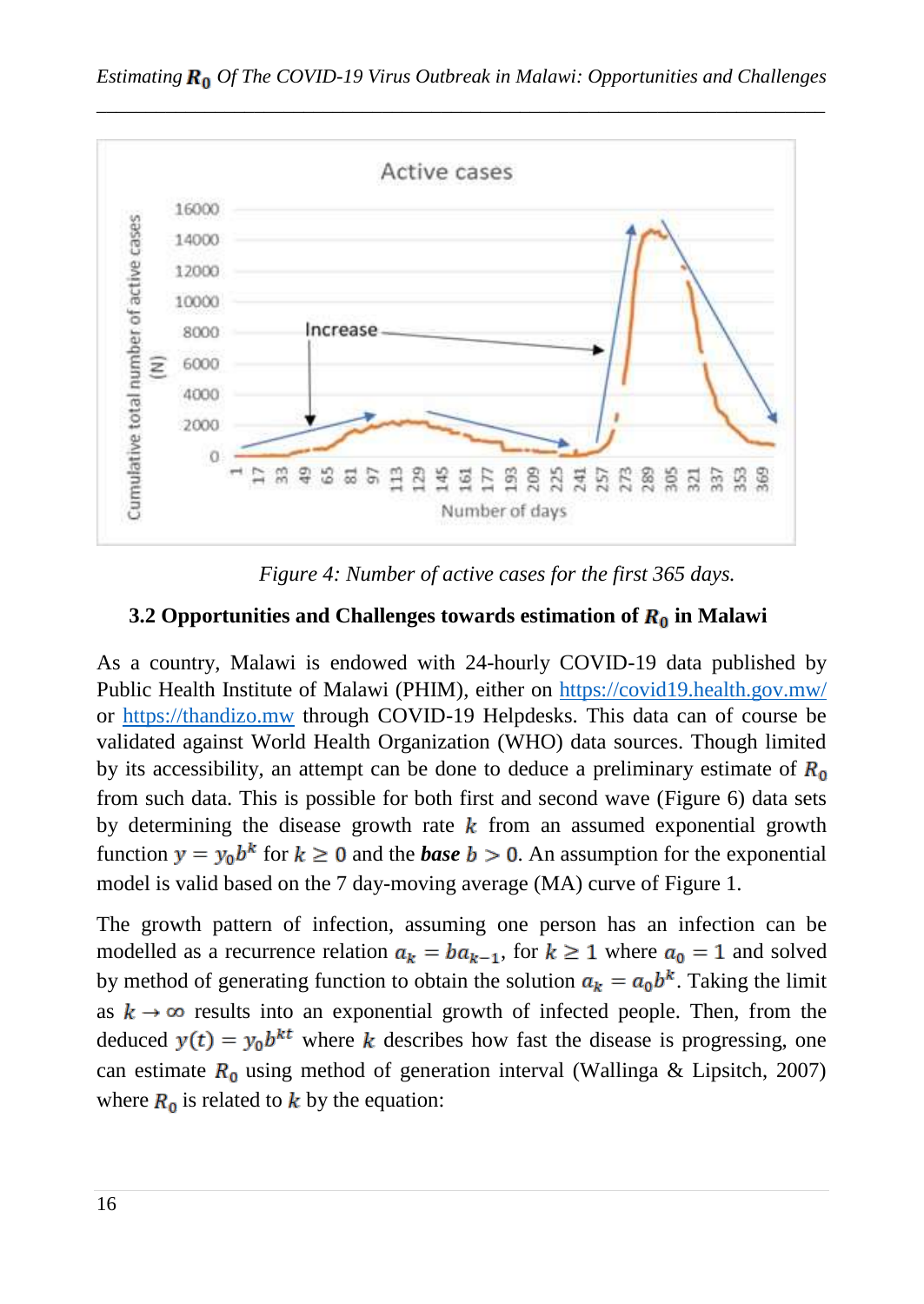$$
R_0 = \frac{1}{\int_0^\infty e^{-k\tau} w(\tau) d\tau}
$$

*\_\_\_\_\_\_\_\_\_\_\_\_\_\_\_\_\_\_\_\_\_\_\_\_\_\_\_\_\_\_\_\_\_\_\_\_\_\_\_\_\_\_\_\_\_\_\_\_\_\_\_\_\_\_\_\_\_\_\_\_\_\_\_\_\_\_\_\_\_\_\_\_\_\_*

The generation interval  $w(\tau)$ , "waiting time from being infected to secondary infection", can be empirically estimated (Park et al., 2019; Ganyani et al., 2020) from contact tracing data. Such information is not captured in the PHIM database, however. This is the first challenge we encounter towards estimation of  $R_0$ . Alternatively, using a mechanistic model such as  $SIR<sup>1</sup>$  or  $SERR<sup>2</sup>$  (Li, 2018) to respectively deduce  $R_0$  from:

$$
R_0 = 1 - \frac{k}{\gamma} \quad \text{or} \quad R_0 = 1 + k \left( \frac{k}{\sigma \gamma} + \frac{1}{\gamma} + \frac{1}{\sigma} \right)
$$

 $\overline{\phantom{a}}$ 

where  $\gamma$  and  $\sigma$  are recovery and disease death rates, respectively.

Lack of data to estimate  $\gamma$  presents a second challenge when one decides to consider  $R_0$  deduced by either SIR or SEIR models. Nonetheless, since available COVID-19 data at PHIM website is presented cumulatively, one would perhaps consider estimating  $R_0$  via more sophisticated phenomenological models such as Logistic or Richards models (Wu et al., 2020). Assuming an average infection waiting time  $\tilde{w}(\tau) = 7$  days, we found  $R_0 = 1.05479$  for the first wave (Figure 5) using method of generation interval. Although  $R_0$  was nearly one, increasing decimals provided a *signal* of growth of the pandemic if measures of minimizing contact rates were not seriously followed. Such induction has been confirmed by continued growth of the disease (Figure 3).

<sup>&</sup>lt;sup>1</sup> SIR – Susceptible, Infected, Recovered compartmental model based on a set of ordinary differential equations

<sup>2</sup> SEIR –Another compartmental model which extends SIR by inclusion of "Exposure" compartment for a population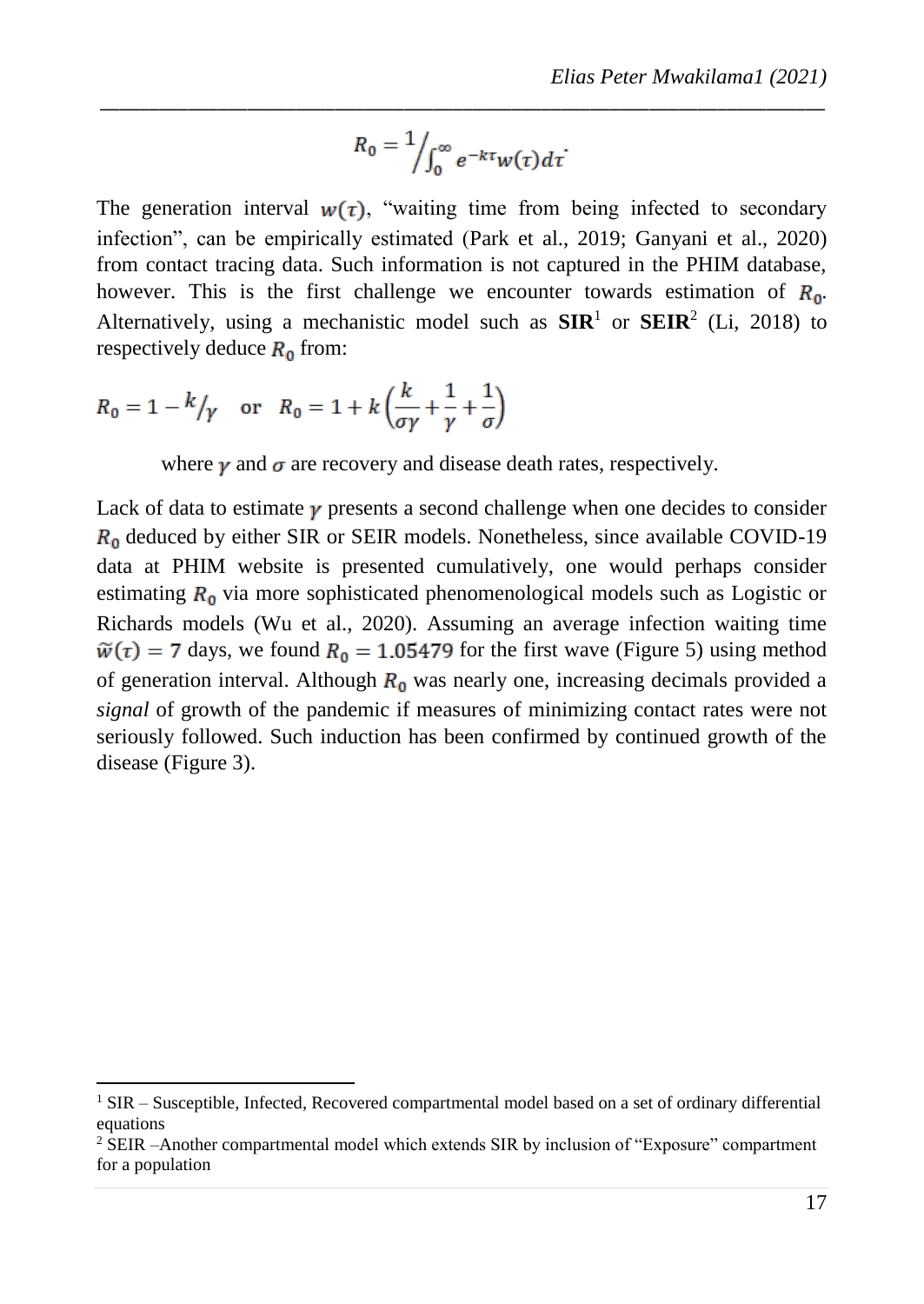

*\_\_\_\_\_\_\_\_\_\_\_\_\_\_\_\_\_\_\_\_\_\_\_\_\_\_\_\_\_\_\_\_\_\_\_\_\_\_\_\_\_\_\_\_\_\_\_\_\_\_\_\_\_\_\_\_\_\_\_\_\_\_\_\_\_\_\_\_\_\_\_\_\_\_\_\_\_\_\_\_\_\_\_\_\_\_\_\_\_\_\_\_\_\_\_\_\_\_\_\_\_\_\_\_\_\_*

#### <span id="page-7-0"></span>*Figure 5: Exponentially distributed data of confirmed cases showing first and second waves.*

# **First wave**

**Second wave**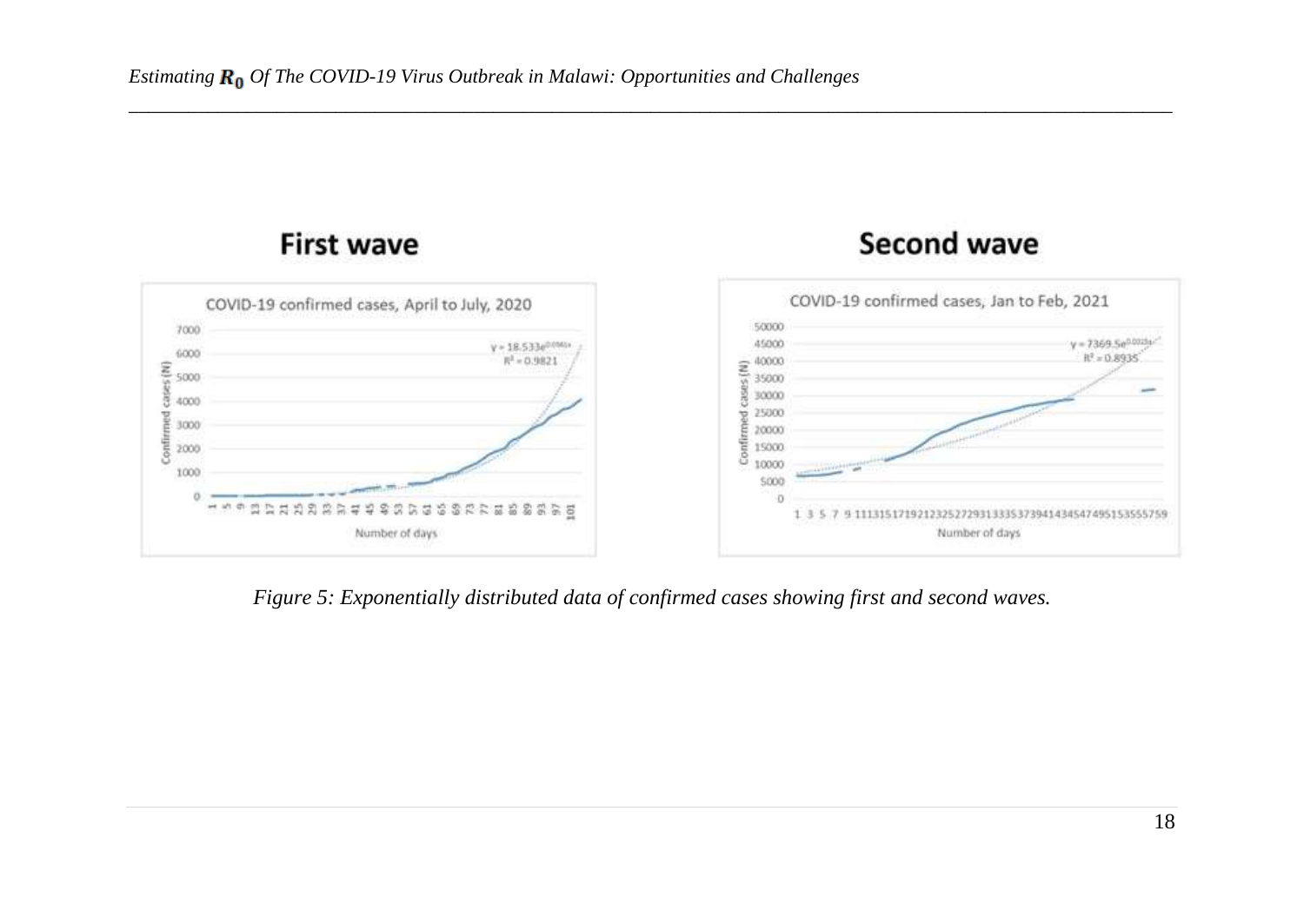Comparably, we observed that the exponential growth rate decreased during the second wave than it was during the first wave [\(Figure \)](#page-7-0). While this might seem unsound, considering that more deaths were recorded in the second wave than the first wave [\(Figure\)](#page-8-0), the decrease in the exponential growth rate could have resulted from depletion of the susceptible.

*\_\_\_\_\_\_\_\_\_\_\_\_\_\_\_\_\_\_\_\_\_\_\_\_\_\_\_\_\_\_\_\_\_\_\_\_\_\_\_\_\_\_\_\_\_\_\_\_\_\_\_\_\_\_\_\_\_\_\_\_\_\_\_\_\_\_\_\_\_\_\_\_\_\_*

Further, the positive correlation ( $r = 0.56$ ) between cumulative number of confirmed cases and number of active cases we found means a lot. First, despite misconception about COVID-19 being politically motivated, the probability of data falsification or fabrication during both recording and reporting could therefore be very negligible. Otherwise, we could have observed much discrepancy between the presented Figure 3, Figure 4, and Figure 6. However, PHIM through MoH and other designated clusters must ensure that we do not have cases of missing data on certain cumulative number of days as this may raise serious eye-brows to the public. Secondly, the trend observed so far, may have serious implications over the predictive power of what may happen next. By moving from high to low, then low to high may imply a possible repeat of the pattern such that now, from low, we might again go higher than before in recording number of COVID-19 cases. This pattern has also been observed elsewhere, such as in Kenya which has already suffered from the third wave (Mutambo, 2021).



*Figure 6: Distribution of number of recorded deaths due to COVID-19.*

<span id="page-8-0"></span>It may not be an exceptional case for Malawi as well. We must therefore seriously watch this pattern and take all necessary precautionary measures to prevent it from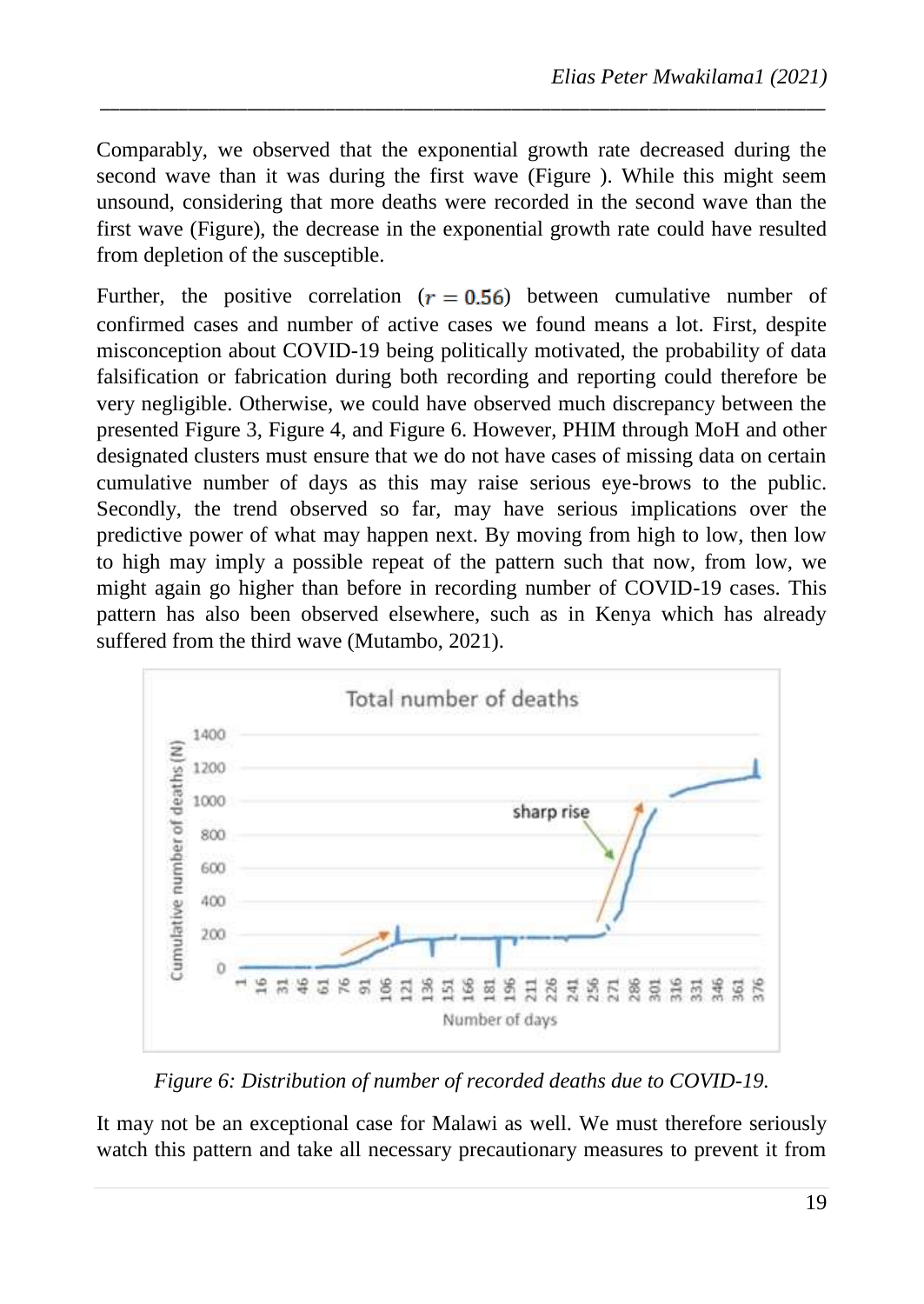repeat. Should this pattern repeat, not predicting doom though, Malawi may move out of the flattened curve for another wave (third) with  $R_0$  much greater than one.

### **4 CONCLUSION(S) AND FURTHER RESEARCH**

Based on the preliminary estimate of  $R_0 > 1$ , the COVID-19 pandemic is likely to continue in Malawi for long if not all the necessary safety measures are strictly followed (Covid-19.gov, 2020). To better establish a more realistic measure of  $R_0$ , however, we are currently working on an SEIR Disease Model in order to fully understand the COVID-19 transmission rates and determine the influence of sociodemographic factors on the disease dynamics (Li, 2018).

There are also other several directions for further research. While working on a proposed SEIR Disease Model, it is also possible to consider developing a stochastic epidemic model (Julie & Lauren, 2018) to predict the probability of disease extinction and foretell the duration of the pandemic in Malawi. Thus, a continuoustime Markov chain model could be considered in this case with usage of the Branching process (Li, 2018). As we continuously watch the COVID-19 pattern, in future, we may consider using chain sized data approach (Blumberg  $&$  Lloyd-Smith, 2013) in predicting  $R_0$  should the disease exhibit subcritical transmission (i.e.  $0 < R_0 < 1$ ) in our SEIR or Markov chain-based models. Lastly, based on the cumulative data set, real-time prediction of COVID-19 severity in Malawi using a simple model such as Logistic or Richards (Wu et al., 2020) should be possible as well.

# **ACKNOWLEDGEMENTS**

The author extends his gratitude to the two research assistants, Khumbo Magaleta and Tadala Kumserema for helping in gathering of COVID-19 from Ministry of Health Facebook page. Both the language editors and anonymous reviewers of this manuscript also deserve credit for their valuable inputs.

## **REFERENCES**

- Blumberg, S. & Lloyd-Smith, J.O. (2013). Comparing Methods For Estimating R0 From The Size Distribution Of Subcritical Transmission Chains. Epidemics **5**(3): 131-145,<https://doi.org/10.1016/j.epidem.2013.05.002>
- Chitete, S. (Feb, 2020). Malawi top court annuls presidential election results. Aljazeera, 3 February 2020. Accessed on 9/6/2020 from [https://www.aljazeera.com/news/2020/02/malawi-top-court-annuls](https://www.aljazeera.com/news/2020/02/malawi-top-court-annuls-presidential-election-results-200203060112731.html)[presidential-election-results-200203060112731.html](https://www.aljazeera.com/news/2020/02/malawi-top-court-annuls-presidential-election-results-200203060112731.html)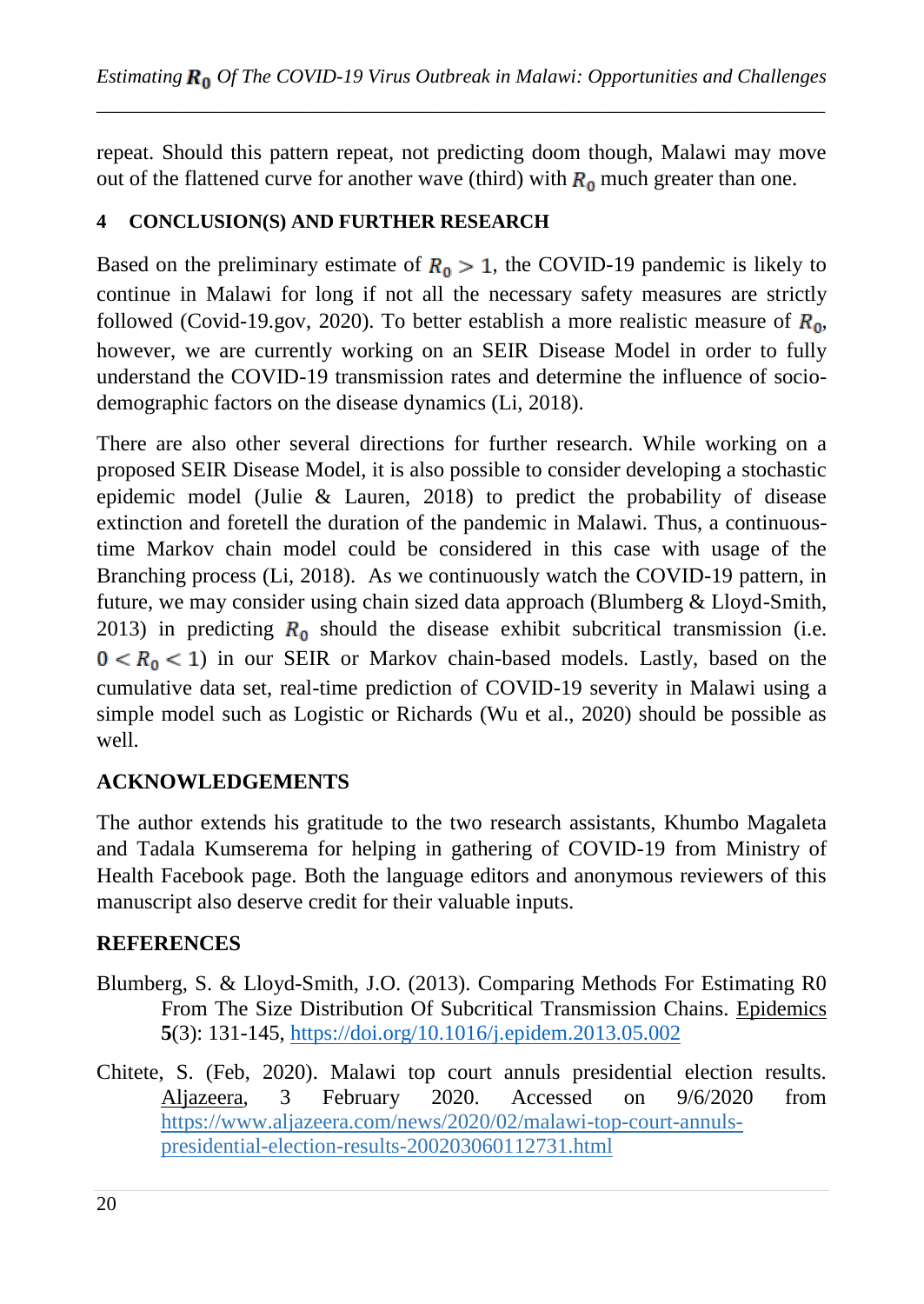Covid-19.gov. (2020). Safety Measures. Accessed on 9/6/2020 from <https://covid19.gov.lv/en/covid-19/safety-measures>

*\_\_\_\_\_\_\_\_\_\_\_\_\_\_\_\_\_\_\_\_\_\_\_\_\_\_\_\_\_\_\_\_\_\_\_\_\_\_\_\_\_\_\_\_\_\_\_\_\_\_\_\_\_\_\_\_\_\_\_\_\_\_\_\_\_\_\_\_\_\_\_\_\_\_*

- Eisenberg, J. (Mar, 2020).  $R_0$ : How Scientists Quantify the Intensity of an Outbreak Like Coronavirus and Its Pandemic Potential, The Conversation US. Accessed on 20 May, 2020 [https://sph.umich.edu/pursuit/2020posts/how](https://sph.umich.edu/pursuit/2020posts/how-scientists-quantify-outbreaks.html)[scientists-quantify-outbreaks.html](https://sph.umich.edu/pursuit/2020posts/how-scientists-quantify-outbreaks.html)
- Ganyani, T., Kremer, C., Chen, D., et al. (2020). Estimating the Generation Interval For COVID-19 Based on Symptom Onset Data. MedRxiv preprint doi. <https://doi.org/10.1101/2020.03.05.20031815>
- Garba, S.M., Lubuma, J. M-S. & Tsanou, B. (2020). Modeling the Transmission Dynamics of the COVID-19 Pandemic in South Africa. Math Biosci*.*, **328**. doi: [10.1016/j.mbs.2020.108441.](https://dx.doi.org/10.1016%2Fj.mbs.2020.108441)
- Gatenby, V. (April, 2020). Malawi: Workers Relieved as Court Blocks COVID-19 Lockdown Plan. Aljazeera, 20 April, 2020. Accessed on 30/07/2020 [https://www.aljazeera.com/news/2020/04/malawi-workers-relieved-court](https://www.aljazeera.com/news/2020/04/malawi-workers-relieved-court-blocks-covid-19-lockdown-plan-200420092511551.html)[blocks-covid-19-lockdown-plan-200420092511551.html](https://www.aljazeera.com/news/2020/04/malawi-workers-relieved-court-blocks-covid-19-lockdown-plan-200420092511551.html)
- Huang, C., Wang, Y., Li, X., et al. (2020). Clinical Features of Patients Infected with 2019 Novel Coronavirus In Wuhan, China. The Lancet **395**(10223): 497–506. [https://doi.org/10.1016/S0140-6736\(20\)30183-5](https://doi.org/10.1016/S0140-6736(20)30183-5)
- Huaxia (May 28, 2020). Malawi Reports 102 New COVID-19 Cases as Tally Rises To 203. Source: Xinhua; [http://www.xinhuanet.com/english/africa/2020-](http://www.xinhuanet.com/english/africa/2020-05/28/c_139096681.htm) [05/28/c\\_139096681.htm](http://www.xinhuanet.com/english/africa/2020-05/28/c_139096681.htm)
- Julie, C. B. & Lauren, M.C. (2018). An Introduction to Compartmental Modeling for The Budding Infectious Disease Modeler. Letters in Biomathematics **5**(1):195–221. [https://doi.org/10.1080/23737867.2018.1509026.](https://doi.org/10.1080/23737867.2018.1509026)
- Komesaroff, P. & Kerridge, I. (2020). The Coronavirus Pandemic Is Forcing Us To Ask Some Very Hard Questions. But Are We Ready for The Answers? The Conversation US. Accessed on 9/6/2020. [https://theconversation.com/the](https://theconversation.com/the-coronavirus-pandemic-is-forcing-us-to-ask-some-very-hard-questions-but-are-we-ready-for-the-answers-132581)[coronavirus-pandemic-is-forcing-us-to-ask-some-very-hard-questions-but](https://theconversation.com/the-coronavirus-pandemic-is-forcing-us-to-ask-some-very-hard-questions-but-are-we-ready-for-the-answers-132581)[are-we-ready-for-the-answers-132581](https://theconversation.com/the-coronavirus-pandemic-is-forcing-us-to-ask-some-very-hard-questions-but-are-we-ready-for-the-answers-132581)
- Li, M.Y. (2018). An Introduction to Mathematical Modeling of Infectious Diseases, (1st ed.), Mathematics of Planet Earth; Springer International Publishing **2**, X-156 pages, DOI: 10.1007/978-3-319-72122-4
- Liu, K, Chen, Y., Lin, R., & Han, K. (2020a). Clinical feature of COVID-19 in elderly patients: comparison with young and middle-aged patients. J Infect. **2020**:1–12.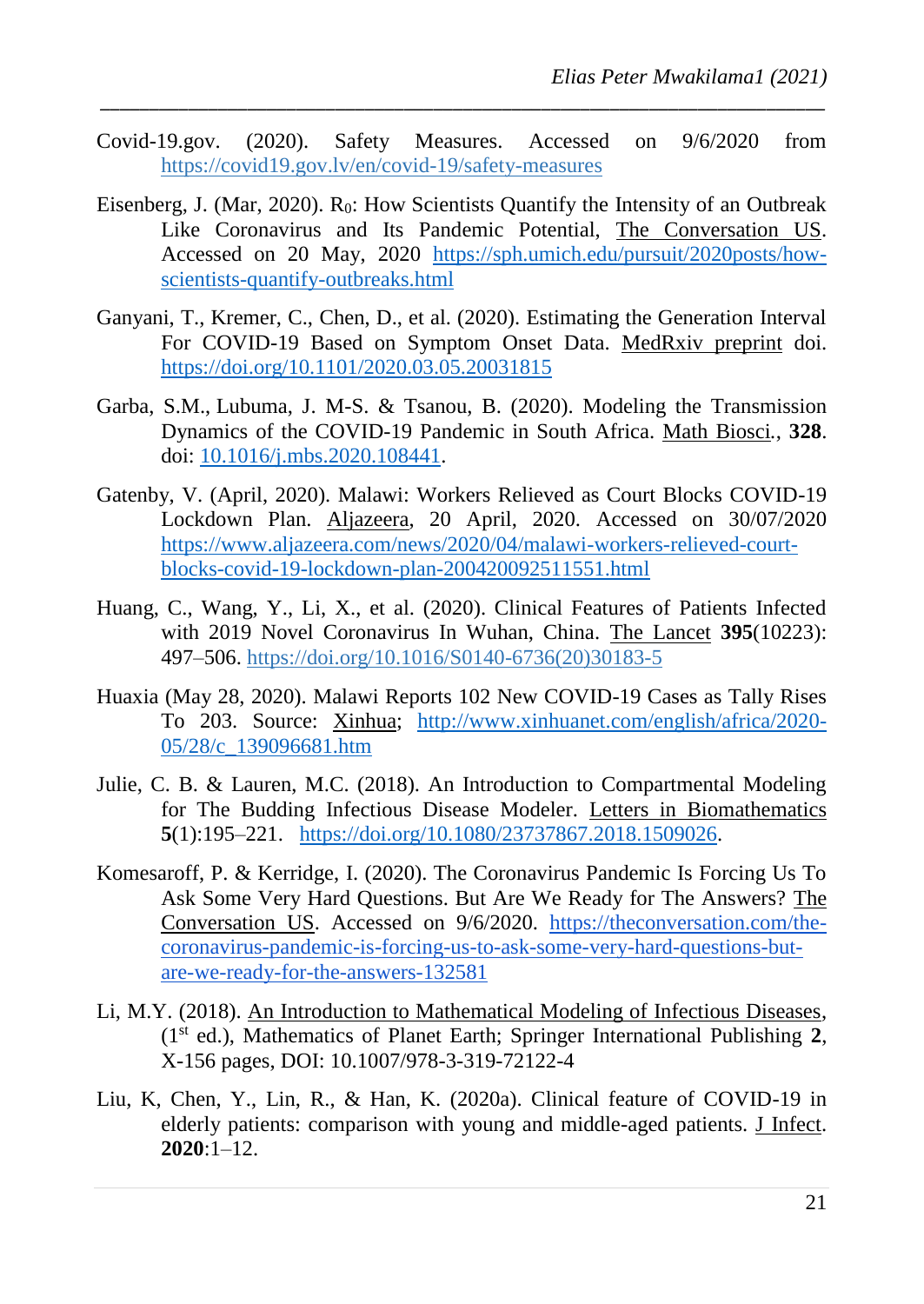- [Liu,](javascript:;) Y., [Gayle,](javascript:;) A.A., [Wilder-Smith,](javascript:;) A. & [Rocklöv,](javascript:;) J. (2020b). The reproductive number of COVID-19 is higher compared to SARS coronavirus. Journal of Travel Medicine **27**(2) [https://doi.org/10.1093/jtm/taaa021.](https://doi.org/10.1093/jtm/taaa021)
- Masina, L. (June, 2020a). Malawi COVID-19 Cases Rise as Citizens Return from South Africa. VoA, 2 June 2020. Accessed on 9/6/2020 from [https://www.voanews.com/africa/malawi-covid-19-cases-rise-citizens-return](https://www.voanews.com/africa/malawi-covid-19-cases-rise-citizens-return-south-africa)[south-africa](https://www.voanews.com/africa/malawi-covid-19-cases-rise-citizens-return-south-africa)
- Masina, L. (December, 2020b). Dropping COVID-19 Infections in Malawi Breeds Complacency about Prevention. VoA, 8 December 2020. Accessed on 19/5/2021 [https://www.voanews.com/covid-19-pandemic/dropping-covid-](https://www.voanews.com/covid-19-pandemic/dropping-covid-19-infections-malawi-breeds-complacency-about-prevention)[19-infections-malawi-breeds-complacency-about-prevention](https://www.voanews.com/covid-19-pandemic/dropping-covid-19-infections-malawi-breeds-complacency-about-prevention)
- Masina, L. (January, 2021). Malawi Mandates Quarantine for Returnees from South Africa. VoA, 6 January 2021. Accessed on 19/5/2021 from [https://www.voanews.com/covid-19-pandemic/malawi-mandates-quarantine](https://www.voanews.com/covid-19-pandemic/malawi-mandates-quarantine-returnees-south-africa)[returnees-south-africa](https://www.voanews.com/covid-19-pandemic/malawi-mandates-quarantine-returnees-south-africa)
- Montsho, M. (April, 2020). Malawi Records First Covid-19 Cases. African News Agency/ANA, [https://www.iol.co.za/news/africa/malawi-records-first-covid-](https://www.iol.co.za/news/africa/malawi-records-first-covid-19-cases-46071876)[19-cases-46071876](https://www.iol.co.za/news/africa/malawi-records-first-covid-19-cases-46071876)
- Mutambo, A. (March 13, 2021). Third Wave Of Covid-19 Hits A Battered Kenyan Economy. [Available online], The East African News. [https://www.theeastafrican.co.ke/tea/business/third-wave-covid-19-battered](https://www.theeastafrican.co.ke/tea/business/third-wave-covid-19-battered-kenyan-economy-3321540)[kenyan-economy-3321540](https://www.theeastafrican.co.ke/tea/business/third-wave-covid-19-battered-kenyan-economy-3321540)
- Munharo, S., Nayupe, S., Mbulaje, P., et al. (2020). Challenges Of COVID-19 Testing in Low-Middle Income Countries (LMICS): The Case of Malawi. J Lab Precis Med **5**:32. doi: 10.21037/jlpm-20-84
- Nishiura, H., Mizumoto, K., Villamil-Gómez, W.E. & Rodríguez-Morales, A.J. (2016). Preliminary estimation of the basic reproduction number of Zika virus infection during Colombia epidemic, 2015–2016, Travel Medicine and Infectious Disease **14**(3):274-276, <https://doi.org/10.1016/j.tmaid.2016.03.016>
- Olanrewaju, R.O., Nafiu, L.A. Muse, A.H. & Barry, T.S. Stochastic Modelling of the Dynamics of the SARS-CoV-2 Epidemic: An Africa Perspective. American Journal of Mathematics and Statistics*,* **11**(2): 41-48. doi[:10.5923/j.ajms.20211102.03.](http://dx.doi.org/10.5923/j.ajms.20211102.03)
- Park, S.W., Champredon, D., Weitz, J.S. & Dushoff, J. (2019). A practical generation-interval-based approach to inferring the strength of epidemics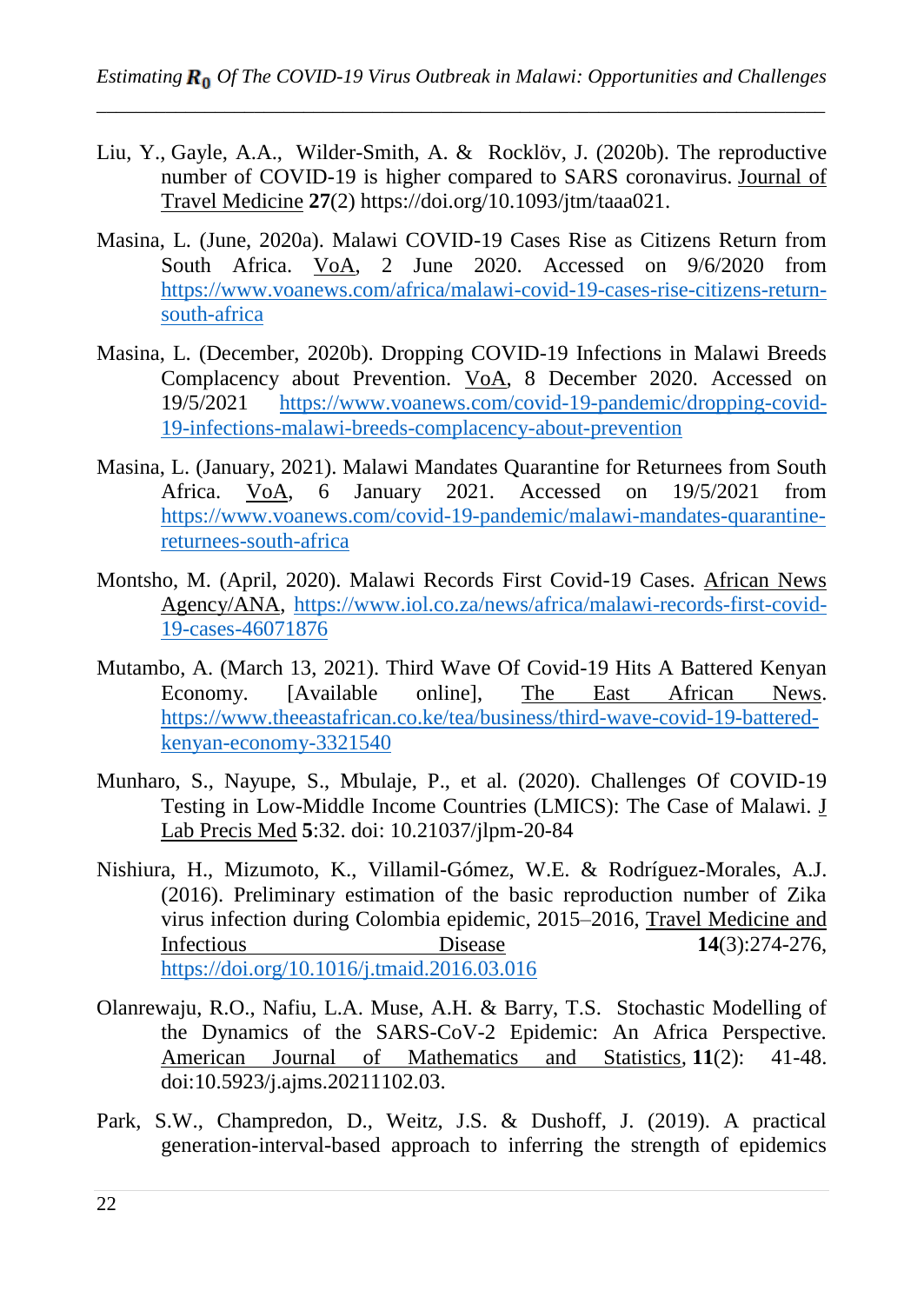from their speed, Epidemics, **27**, 12-18, <https://doi.org/10.1016/j.epidem.2018.12.002>

Taubenberger, J.K. & Morens, D.M. (2006). 1918 Influenza: The Mother of all Pandemics. Emerging Infectious Diseases **12**(1): 15–22. Accessed from: <http://dx.doi.org/10.3201/eid1209.05-097925>

*\_\_\_\_\_\_\_\_\_\_\_\_\_\_\_\_\_\_\_\_\_\_\_\_\_\_\_\_\_\_\_\_\_\_\_\_\_\_\_\_\_\_\_\_\_\_\_\_\_\_\_\_\_\_\_\_\_\_\_\_\_\_\_\_\_\_\_\_\_\_\_\_\_\_*

- Wallinga, J. & Lipsitch M. (2007). How generation intervals shape the relationship between growth rates and reproductive numbers Proc. R. Soc. B.274599–604 <http://doi.org/10.1098/rspb.2006.3754>
- Wang, C., Horby, P. W., Hayden, F. G. & Gao, G. F. (2020). A novel coronavirus outbreak of global health concern. The Lancet **395**: 470–473. [https://doi.org/10.1016/S0140-6736\(20\)30185-9](https://doi.org/10.1016/S0140-6736(20)30185-9)
- World Health Organisation. (Feb, 2020b). 2019 Novel Coronavirus (2019‑nCoV): Strategic Preparedness and Response Plan, <https://www.who.int/docs/default-source/coronaviruse/srp-04022020.pdf>
- World Health Organisation. (March, 2021). COVID-19 Vaccines. Statement of the WHO Global Advisory Committee on Vaccine Safety (GACVS) COVID-19 subcommittee on safety signals related to the AstraZeneca COVID-19 vaccine [https://www.who.int/emergencies/diseases/novel-coronavirus-](https://www.who.int/emergencies/diseases/novel-coronavirus-2019/covid-19-vaccines)[2019/covid-19-vaccines](https://www.who.int/emergencies/diseases/novel-coronavirus-2019/covid-19-vaccines)
- World Health Organization. (Feb, 2020a). *Novel coronavirus (2019-nCoV): situation report-13*. Published February 2, 2020. Accessed on 5/6/2020 from: [https://www.who.int/docs/default-source/coronaviruse/situation](https://www.who.int/docs/default-source/coronaviruse/situation-reports/20200202-sitrep-13-ncov-v3.pdf)[reports/20200202-sitrep-13-ncov-v3.pdf](https://www.who.int/docs/default-source/coronaviruse/situation-reports/20200202-sitrep-13-ncov-v3.pdf)
- Wu, K., Darcet, D., Wang, Q. et al. (2020). Generalized Logistic Growth Modeling of the COVID-19 Outbreak: Comparing the Dynamics in the 29 Provinces in China and in the Rest of the World. Nonlinear Dyn. **101**:1561–1581. <https://doi.org/10.1007/s11071-020-05862-6>
- Xu, B. & Kraemer, M.U.G. (2020). Open Access Epidemiological Data from the COVID-19 Outbreak. The Lancert: Infectious Disease. DOI: [https://doi.org/10.1016/S1473-3099\(20\)30119-5](https://doi.org/10.1016/S1473-3099(20)30119-5)
- Yan, J., Guo, J. & Fan, C., et al. (2020). Coronavirus Disease 2019 (COVID-19) in Pregnant Women: A Report Based On 116 Cases. American Journal of Obstetrics and Gynecology, 2019. [https://doi.org/10.1016/j.ajog.2020.04.014.](https://doi.org/10.1016/j.ajog.2020.04.014)